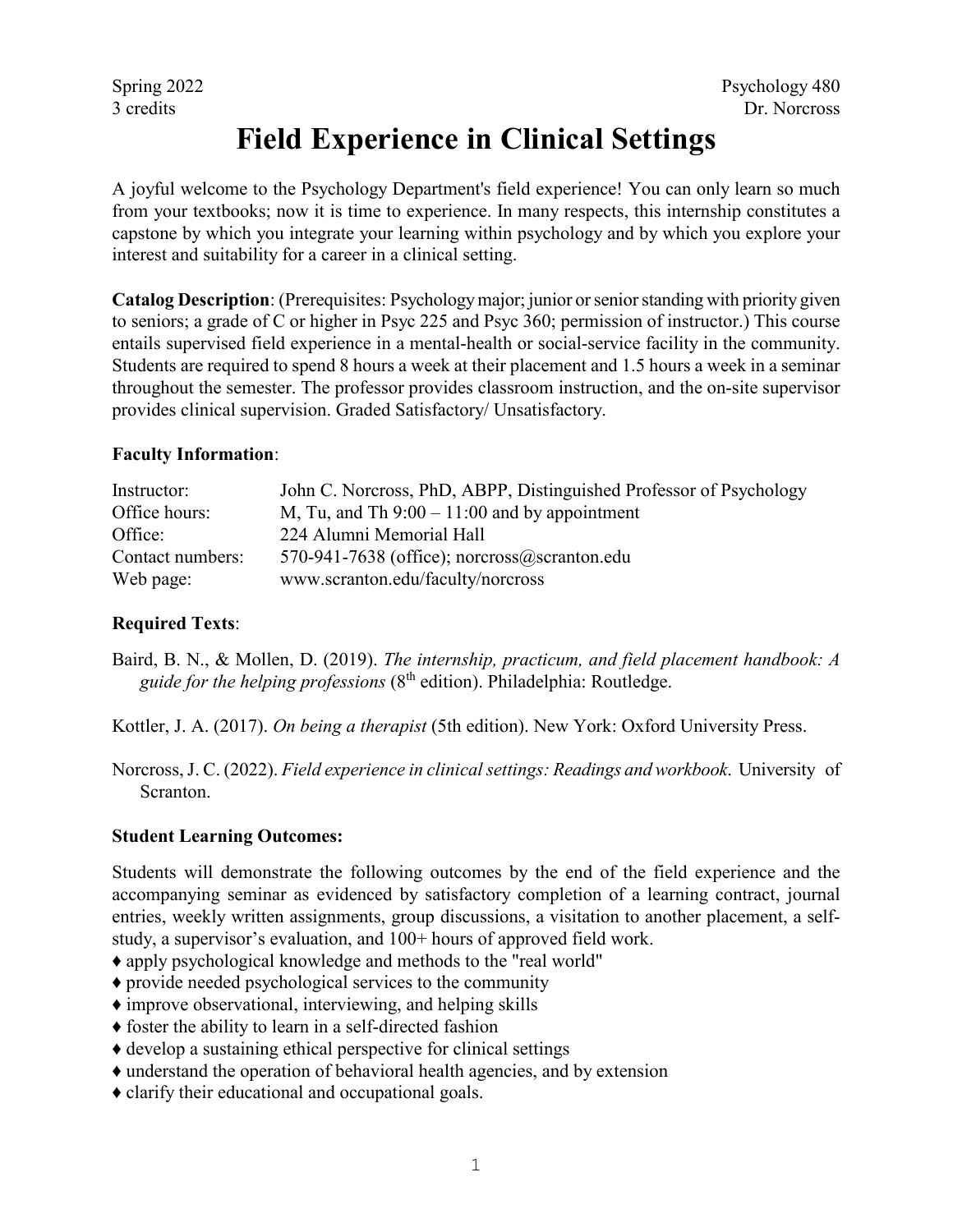#### **Course Requirements:**

This course necessitates your responsible involvement at the practicum setting and your active participation in the weekly seminar. The specific requirements are enumerated below. Adherence to these will largely determine both the tangible and intangible rewards of your experience.

- (1) Attendance at all seminar meetings.
- (2) Punctual completion of assigned duties at your placement. This commitment entails a minimum of 8 hours a week for 13 weeks (100 hours).
- (3) Preparation for seminar meetings, including reading and written assignments prior to class.
- (4) Documentation of your reactions and experiences throughout the semester in a journal. (Guidelines for the preparation of the journal are appended.)
- (5) Completion of a structured Self-Study at the end of the course.
- (6) Visitation to another placement accompanied by the student placed at that setting.
- (7) Receipt of a supervisor's evaluation attesting to your satisfactory completion of the field experience.

Grades (S or U) will be determined by your completion of the aforementioned course requirements as reflected in your class performance, written assignments, and supervisor's evaluation.

Fabricating or misreporting hours worked at your placement will result in a grade of Unsatisfactory for the course and will constitute academic dishonesty, which will be reported to your Dean.

#### **Course Outline and Assignments**:

| Date   | Topics                                 | <i>Assignments</i>                                                                                                                                          |
|--------|----------------------------------------|-------------------------------------------------------------------------------------------------------------------------------------------------------------|
| Jan 31 | Welcome, Introduction, Getting Started | Exercise 1<br>Beginning the Practicum<br>B Chapter 1                                                                                                        |
| Feb 7  | Ethics: Confidentiality                | <b>B</b> Chapter 2<br><b>APA Ethical Principles</b><br>Premises about Ethics<br><b>Exceptions to Confidentiality</b><br>Exercise 2                          |
| Feb 14 | Ethics: Relationships and Limitations  | B Chapter 3 & 4<br>Professional Bill of Rights<br>Four Elements of Malpractice<br>Exercise 3                                                                |
| Feb 21 | Supervision; Process Approach          | B Chapter 5<br>Getting the Most Out<br>Profiting from Supervision<br>How Therapists' Therapy<br>A Process Approach<br>Exercise 4<br>Review Journal in class |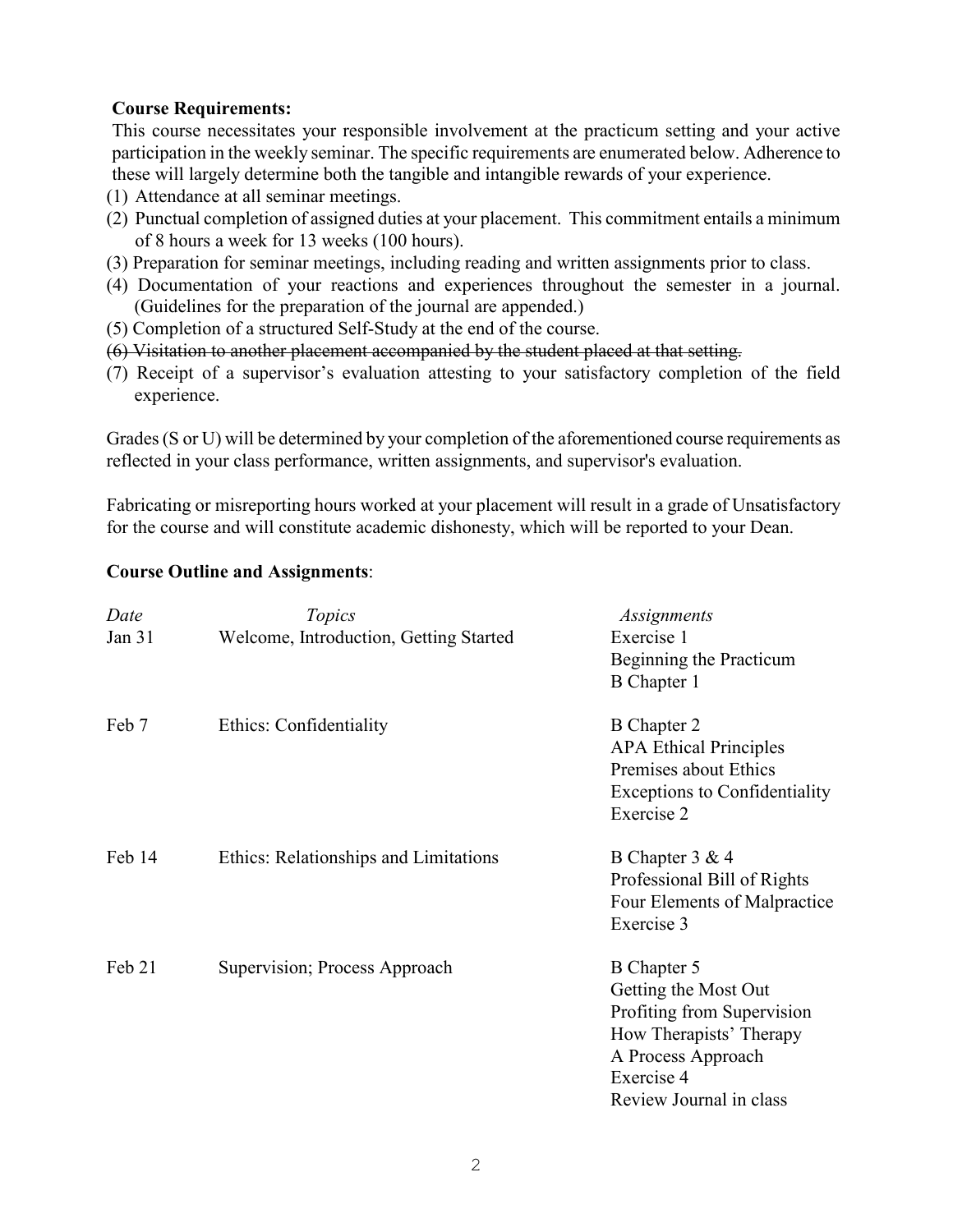| Feb 28   | Critical Thinking about Clinical Phenomena      | Exercise 5<br>Mid-Semester Evaluation                                                                        |
|----------|-------------------------------------------------|--------------------------------------------------------------------------------------------------------------|
| Mar 7    | Problem Emotions                                | K Chapter 3<br>Don't Be Fooled by Me<br>Exercise 6<br>Journal due                                            |
| Mar 14   | Spring Break; no class                          |                                                                                                              |
| Mar $21$ | Dealing with Difficult Clients                  | <b>Personality Disorders</b><br><b>B</b> Chapter 8<br>K Chapter 7<br>Exercise 7                              |
| Mar 28   | Giving and Receiving Criticism                  | K Chapter 2<br>How We Shut People Up<br>The Keyboard of Press<br><b>Constructive Criticism</b><br>Exercise 8 |
| Apr 4    | Satisfactions, Stressors, & Self-Care           | K Chapters $5 & 11$<br>Stressors & Satisfactions<br>Self-Care Checklist<br>Exercise 9                        |
| Apr 11   | Responding Therapeutically to Anger             | B Chapter 9<br>When Patients Express Anger<br>Exercise 10<br><b>Supervisor Evaluations</b>                   |
| Apr 18   | Easter Monday; no class                         |                                                                                                              |
| Apr 20   | Responding Therapeutically to Sexual Attraction | K Chapter 9<br>Concluding the Practicum<br>Exercise 11                                                       |
| Apr 25   | Working with Diversity                          | B Chapter 6<br>K Chapter 1<br>Exercise 12                                                                    |
| May 2    | Finishing the Placement                         | K Chapter 4<br>B Chapter 10 & 11<br>Exercise 13                                                              |
| May 9    | Culmination, Evaluation, Goodbye                | <b>B</b> Chapter 12<br>Journal & Self-Study due                                                              |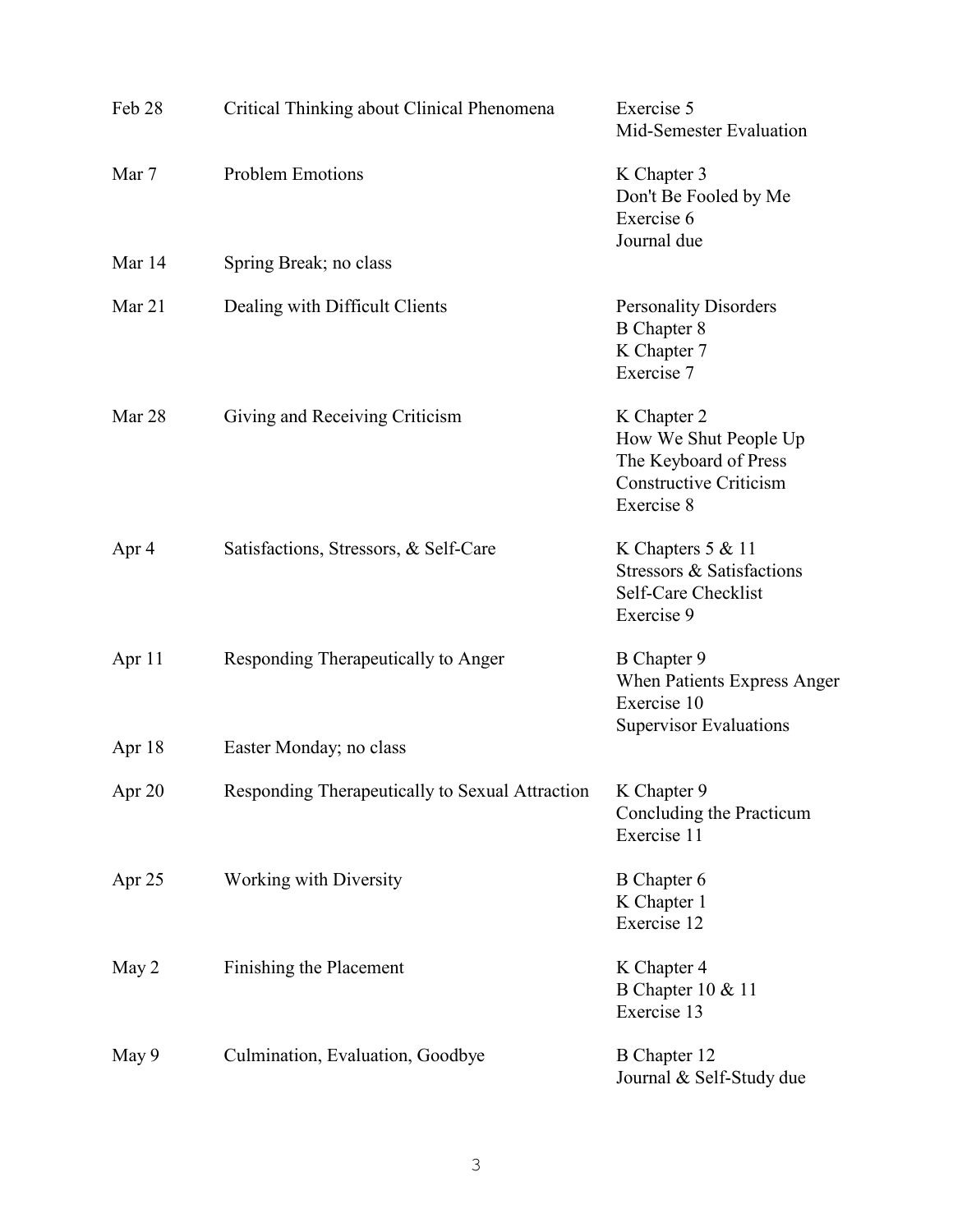## **JOURNAL GUIDELINES**

Start a new, secure Word file to use as your journal. Immediately create a cover page and record your name, telephone number, and "Confidential" on it. Use 1.5 spacing throughout the journal.

Adhere to the principle of confidentiality in maintaining your journal. Do not write anything that would identify individual persons or institutions. This means no actual names (use initials, nicknames, or position names) and no agency identifications. It should be shared *only* for purposes of learning and teaching, and then in a professional manner.

A field journal is a collection of notes on your observations, thoughts, questions and feelings about your off-campus learning experience. Like an anthropologist in the field, you will keep notes on the activities and people around you.

Your journal will serve four major purposes: (1) recording the number of hours at your placement; (2) reporting on and assimilating your clinical experience; (3) relating the assigned readings to your field experience; and (4) facilitating your self-exploration and self-growth.

At least once a week make a dated entry about your field work experiences. Record the number of hours you spent at your placement that day, and maintain a running tally of the total number of hours.

**Once a week** in your journal relate your clinical experiences to the assigned readings (as explained in *d* below).

The types of topics you will address include:

- (a) *concrete details* "what I did today," "what so-and-so did today," "what happened on the ward." Concrete incidents that are revealing, amusing, disturbing or otherwise of interest. You might include details that are not so interesting but represent a change, e.g., new admission, high staff absenteeism, which may prove significant over the long run. Write this section in the past tense.
- (b) *your personal reactions* "how I feel today," "my opinions about an incident," "my guesses about what will happen." By recording each day your feelings and thoughts you will be able to look back at how relationships developed. Retrospectively, it is more difficult to obtain an accurate and comprehensive picture of early reactions.
- (c) *analysis or insights* "how I conceptualize what happened," "it just occurred to me that," "changes occurring here or in me." Typically, these are based on pertinent information from readings, class, and your placement. You may have a question about something you have experienced, or something we discussed in class happened to you.
- (d) *relation to assigned readings* "I just experienced what I read about in Chapter 3," "Just as Kottler described on p. 129, "unlike the views expressed by Baird in Chapter 6." These entries will integrate your clinical experience and intellectual learning. A **minimum of 13** of these will appear in your journal throughout the semester; please star, number, or place these connections to the readings in bold. These explicit connections must be to the assigned readings in the Baird and Kottler books; please provide the chapter or page number of the reading.